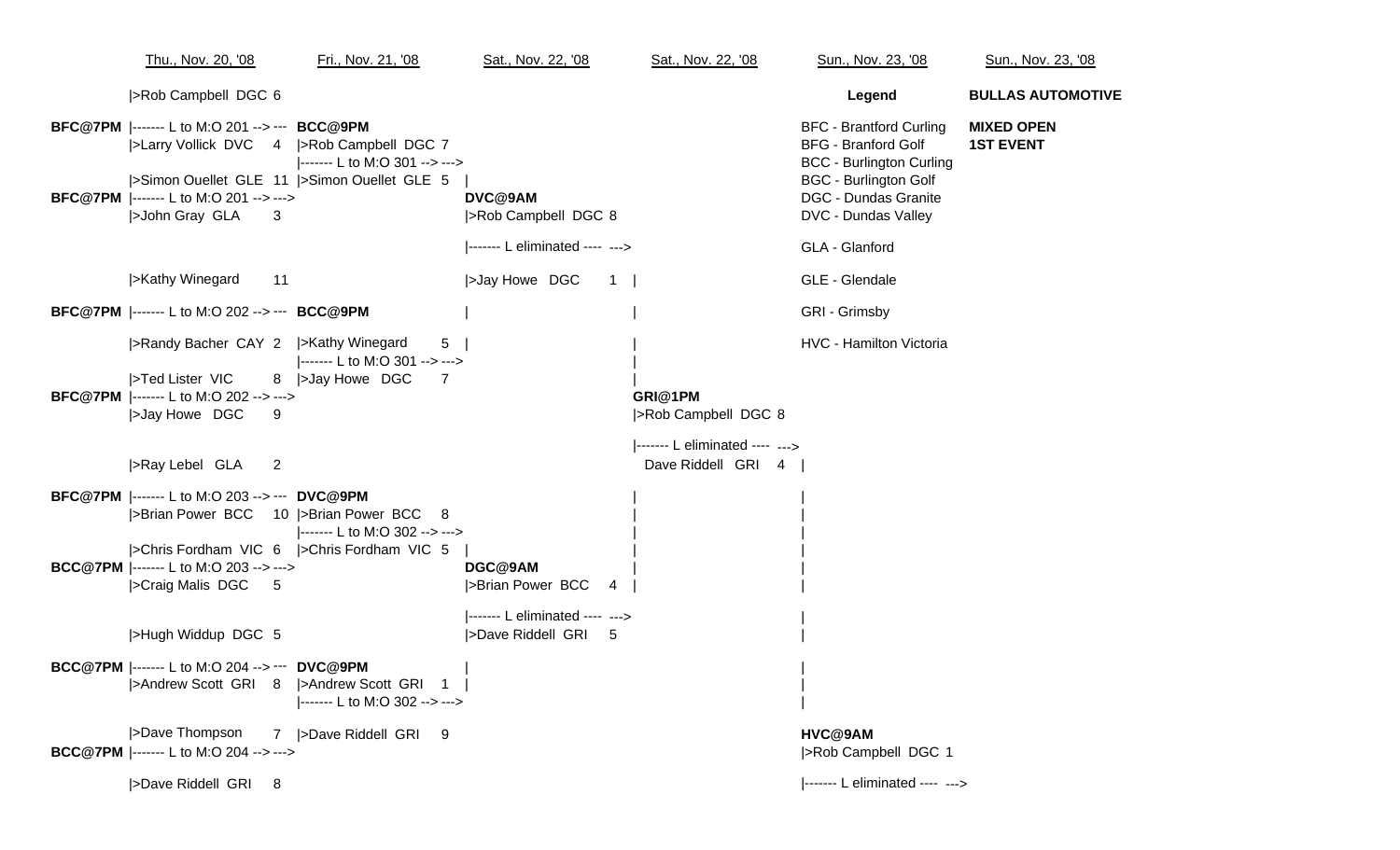|>Gord Moore DGC 10 | |>Steve Henderson D 7 | | **BCC@7PM** |------- L to M:O 205 --> --- **GLA@9PM** | | |>Darryl McDaniel 8 |>Darryl McDaniel 10 |------- L to M:O 303 --> ---> |>Mike Oda VIC 6 |>Wayne Gowan DGC 8 **BCC@7PM** |------- L to M:O 205 --> ---> **GLE@9AM** | | |>Wayne Gowan DGC <sup>7</sup> |>Darryl McDaniel 9 | | |------- L eliminated ---- ---> |>Larry Jones GLA 9 |>Franco Andreatta G 6 | **DGC@7PM** |------- L to M:O 206 --> --- **BCC@9PM** | **DVC@1PM** | | |>Warren Ford CAY <sup>4</sup> |>Larry Jones GLA <sup>1</sup> | |>Darryl McDaniel 2 | | |------- L to M:O 303 --> ---> |------- L eliminated ---- ---> | |>Franco Andreatta G 7 |>Franco Andreatta G 8 |>Gord Moore DGC 10 | **DGC@7PM** |------- L to M:O 206 --> ---> | | |>Brian Mahar BFC 4 | | |>Gord Moore DGC 8 | | **BFC@9PM** |------- L to M:O 207 --> --- **GLA@7PM** | | |>Rob Depodesta 6 |>Gord Moore DGC 8 | **HVC@2:30PM** |------- L to M:O 304 --> ---> | **| WINNER** |>Mark Jolink DGC 3 |>John Hyett BCC 7 | | |>Gord Moore DGC 7 **BFC@9PM** |------- L to M:O 207 --> ---> **DGC@9AM** | |----- L eliminated ----> ---> |>John Hyett BCC <sup>8</sup> |>Gord Moore DGC <sup>10</sup> | |>Nancy Harrison 5 |------- L eliminated ---- ---> **|** |>Dave Fallis GLA 5 |>Pat Alpaugh BFG 4 **BFC@9PM** |------- L to M:O 208 --> --- **BCC@7PM** | | |>Pat Alpaugh BFG 8 |>Pat Alpaugh BFG 8 |------- L to M:O 304 --> ---> |>Tony Westermann 4 |>Bill Shannon GLA <sup>4</sup> | **BFC@9PM** |------- L to M:O 208 --> ---> |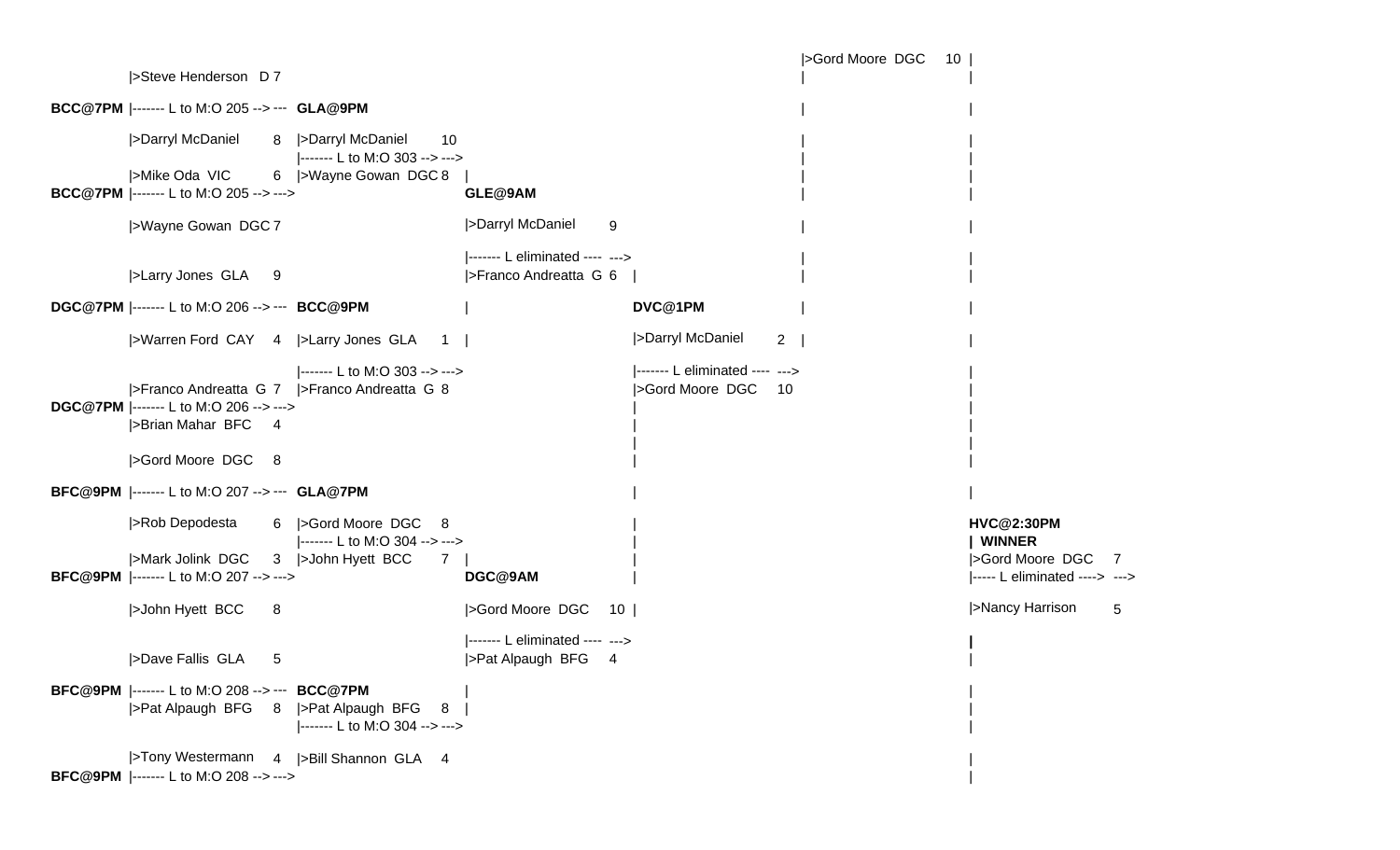| >Bill Shannon GLA 11                                                                               |                                             |                                                                       |                                         |
|----------------------------------------------------------------------------------------------------|---------------------------------------------|-----------------------------------------------------------------------|-----------------------------------------|
| <b>&gt;Chris Malcolmson D 8</b>                                                                    |                                             |                                                                       |                                         |
| <b>BFC@9PM</b>  ------- L to M:O 209 --> --- <b>BCC@7PM</b>                                        | >Henry Lenarduzzi VI6 >Chris Malcolmson D 6 |                                                                       |                                         |
| >Jarrett Jivan GLE<br><b>DGC@9PM</b>  ------- L to M:O 209 --> ---><br>>Gord Fearman GLA 6         | 9   > Jarrett Jivan GLE 3                   | DVC@1PM<br> >Chris Malcolmson D 6                                     |                                         |
| >Kim Barton GLA<br>$\overline{7}$                                                                  |                                             | ------- L eliminated ---- ---><br> >Kim Barton GLA<br>$\mathbf{2}$    |                                         |
| <b>DGC@9PM</b>  ------- L to M:O 210 --> --- <b>BCC@7PM</b><br>>Dwayne Pyper GRI 2 >Kim Barton GLA | 8                                           |                                                                       |                                         |
| >Rick Bryson CAY 4  >Brian Mills VIC                                                               | -6                                          |                                                                       | HVC@9AM<br><b>Schris Malcolmson D 4</b> |
| DGC@9PM  ------- L to M:O 210 --> --->                                                             |                                             |                                                                       | ------- L eliminated ---- --->          |
| >Brian Mills VIC<br>9                                                                              |                                             |                                                                       | >Nancy Harrison<br>7                    |
| >Rod MacGillivary<br>7                                                                             |                                             |                                                                       |                                         |
| <b>DGC@9PM</b>  ------- L to M:O 211 --> --- DVC@7PM                                               |                                             |                                                                       |                                         |
| >Dave Evans BFC 6  >Rod MacGillivary                                                               | $\mathbf{1}$                                |                                                                       |                                         |
| GLA@9PM  ------- L to M:O 211 --> ---><br> >Mark Fletcher BCC 5                                    | >Larry Howarth VIC 10  >Larry Howarth VIC 7 | GLE@1PM<br> >Larry Howarth VIC 1  <br> ------- L eliminated ---- ---> |                                         |
| >Nancy Harrison<br>10                                                                              |                                             | >Nancy Harrison<br>6                                                  |                                         |
| GLA@9PM  ------- L to M:O 212 --> --- DVC@7PM<br>>Paul Theroret BGC 5                              | >Nancy Harrison<br>6                        |                                                                       |                                         |